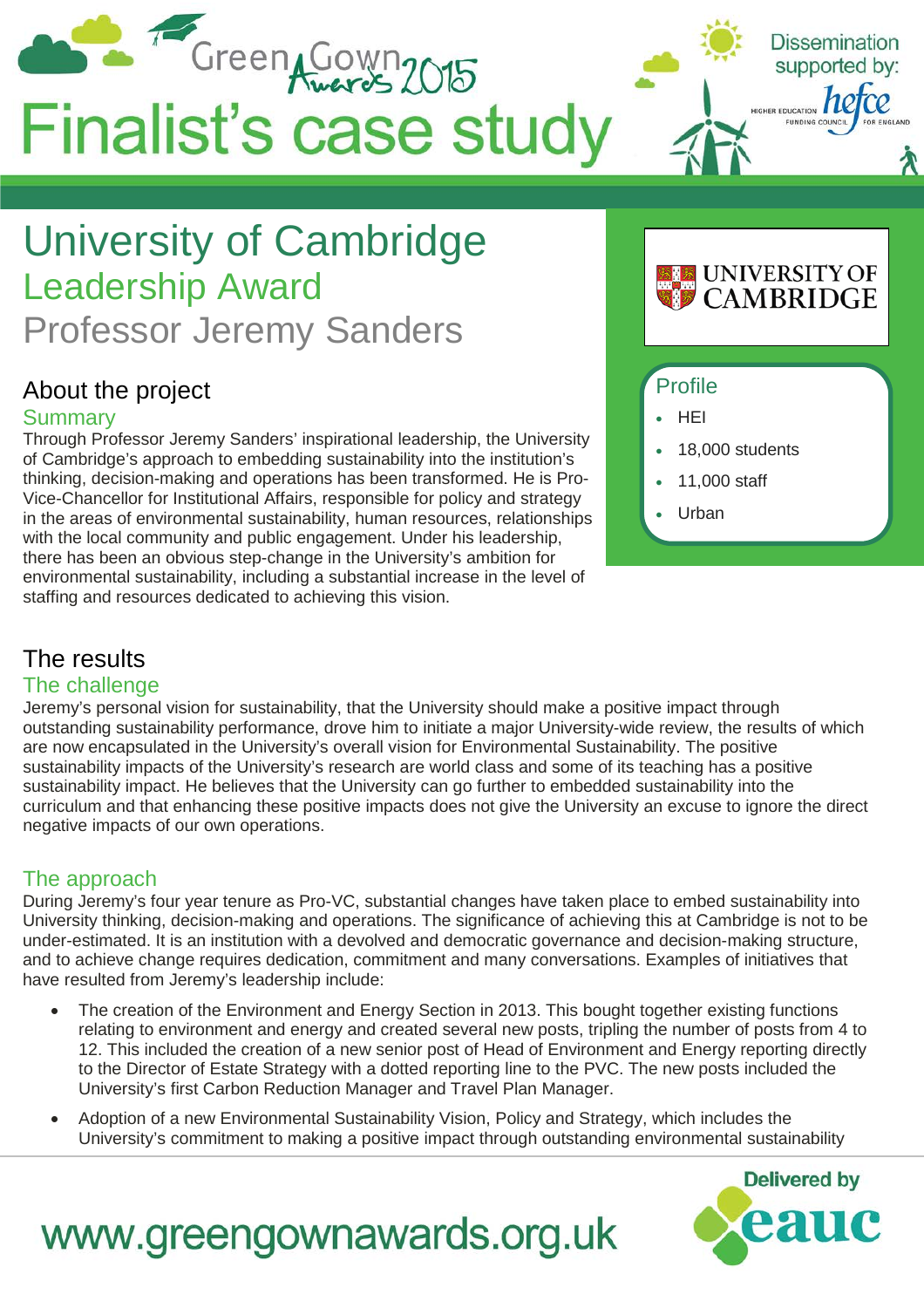

performance. Jeremy chaired the Review Committee through an 18 month review process and he presented the proposed policy at meetings of 13 University Committees and Groups in order to increase levels of buy-in into the new policy and strategy.

- A key player in ensuring the signing of the Cambridge City Deal which will see a £billion invested in improving transport and facilitating housing delivery in the Cambridge and South Cambridgeshire area. This will, in part, greatly assist the implementation of the University's Travel Plan through sustainable transport measures such as priority bus lanes, new bus routes and improvements to cycle infrastructure.
- Responsibility for the North West Cambridge Development, a mixed academic and urban community being built on the edge of Cambridge. The development is designed to encourage people to live more sustainable lives and is being built to the highest standards of sustainability. The development will include the largest water-recycling system within the UK, a district heating network, extensive cycle and pedestrian routes to promote connectivity and an underground bin system. All new homes in phase one will be built to the Code for Sustainable Homes Level 5, with the development having approximately twothirds of all the homes built to this level.
- A champion for diversity and inclusion, he introduced the Returning Carers Scheme, led achievement of Athena SWAN Silver success, joined the 30% Club and chaired the "Women in Science Engineering and Technology Initiative" steering group. He believes that recognising a variety of pathways to success, adjusting the current reward mechanisms and celebrating all contributions towards excellence will allow a diverse group to flourish.

#### Our goals

The University of Cambridge is committed to making a positive impact through outstanding environmental sustainability performance.

The details of how the University aims to meet this vision are set out in the University's Environmental Sustainability Vision, Policy and Strategy [\(www.environment.admin.cam.ac.uk/environmental-sustainability](http://www.environment.admin.cam.ac.uk/environmental-sustainability-vision-policy-and-strategy)[vision-policy-and-strategy\)](http://www.environment.admin.cam.ac.uk/environmental-sustainability-vision-policy-and-strategy).

#### Performance and results

The adoption of a new Environmental Sustainability Vision, Policy and Strategy: This policy framework shows how the environmental sustainability vision aligns with the University mission and one of its core values. It contains four underpinning principles and three priority areas, and conveys the University's key environmental sustainability impacts and the supporting approaches available to manage these impacts. The University's multi-step Environmental Sustainability Strategy contains details of the aims, targets, key performance indicators and implementation mechanisms in nine areas including sustainable procurement, biodiversity, teaching and research.

The creation of a strong new governance structure: the new Environmental Sustainability Strategy Committee will be reporting jointly to the General Board, which has responsibility for educational matters, and to the Council. As a result, aspects of sustainability, including sustainable procurement, biodiversity and academic activity, will be properly considered and in more depth than they have ever been before at Cambridge.



## www.greengownawards.org.uk